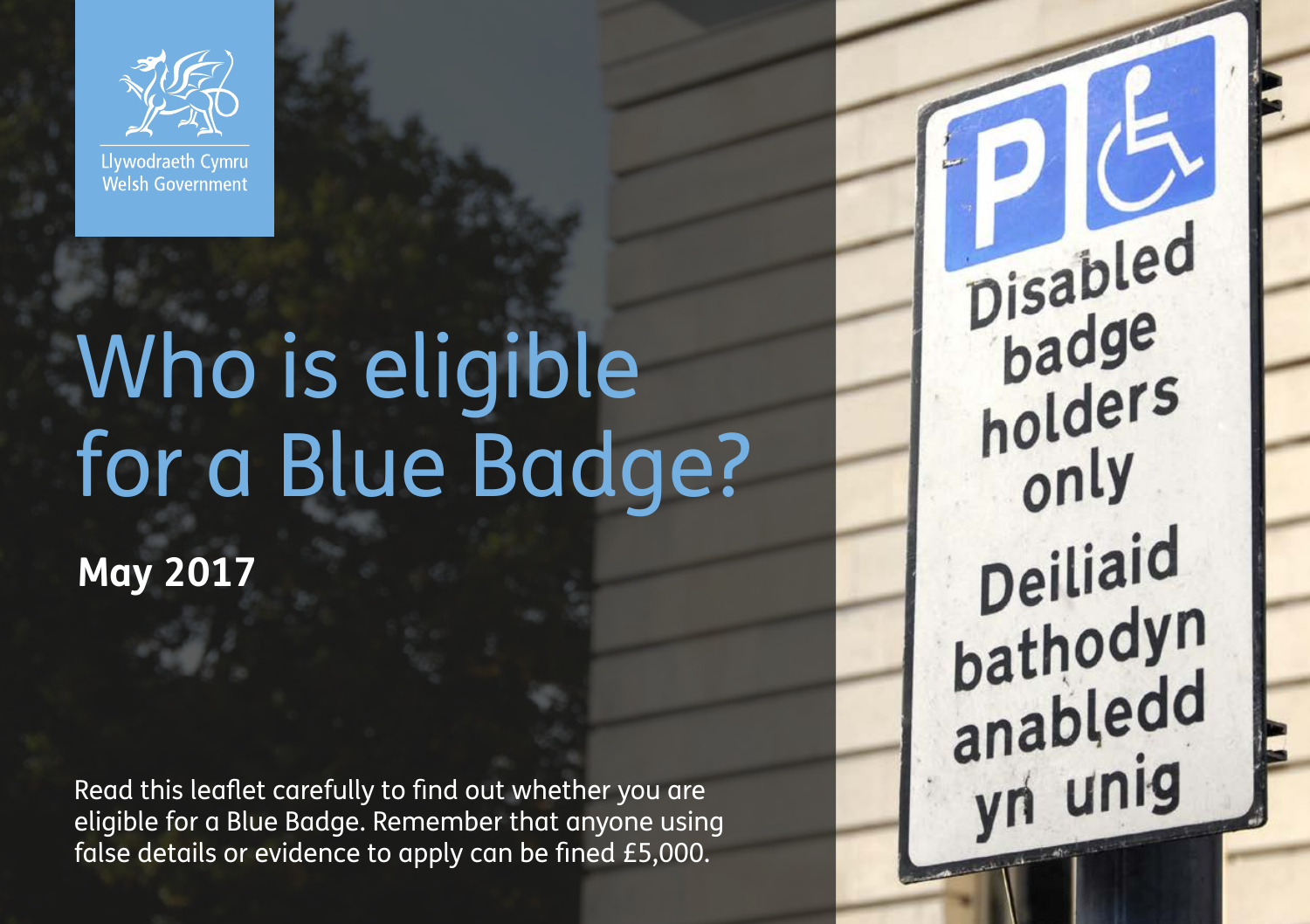The Blue Badge scheme enables people who meet the eligibility criteria to maximise their independence by improving their access to services and facilities. They can be the driver or a passenger.

A person **does not have to drive** to apply for a Blue Badge. The Badge is for an individual and it can be used for any car when that person is a passenger.

In Wales, an **Individual**, can qualify for a Blue Badge, in one of the following **categories**:

- Automatic **Page 3**
- Discretionary **Page 4 & 5**
- **Temporary Page 6**

An **Organisation** can qualify for a Blue Badge if it both cares for and transports disabled people who would themselves be eligible for an individual Blue Badge.

**In Wales there is no charge for a Blue Badge. Websites that charge to apply for a Blue Badge are not genuine providers and should be avoided.**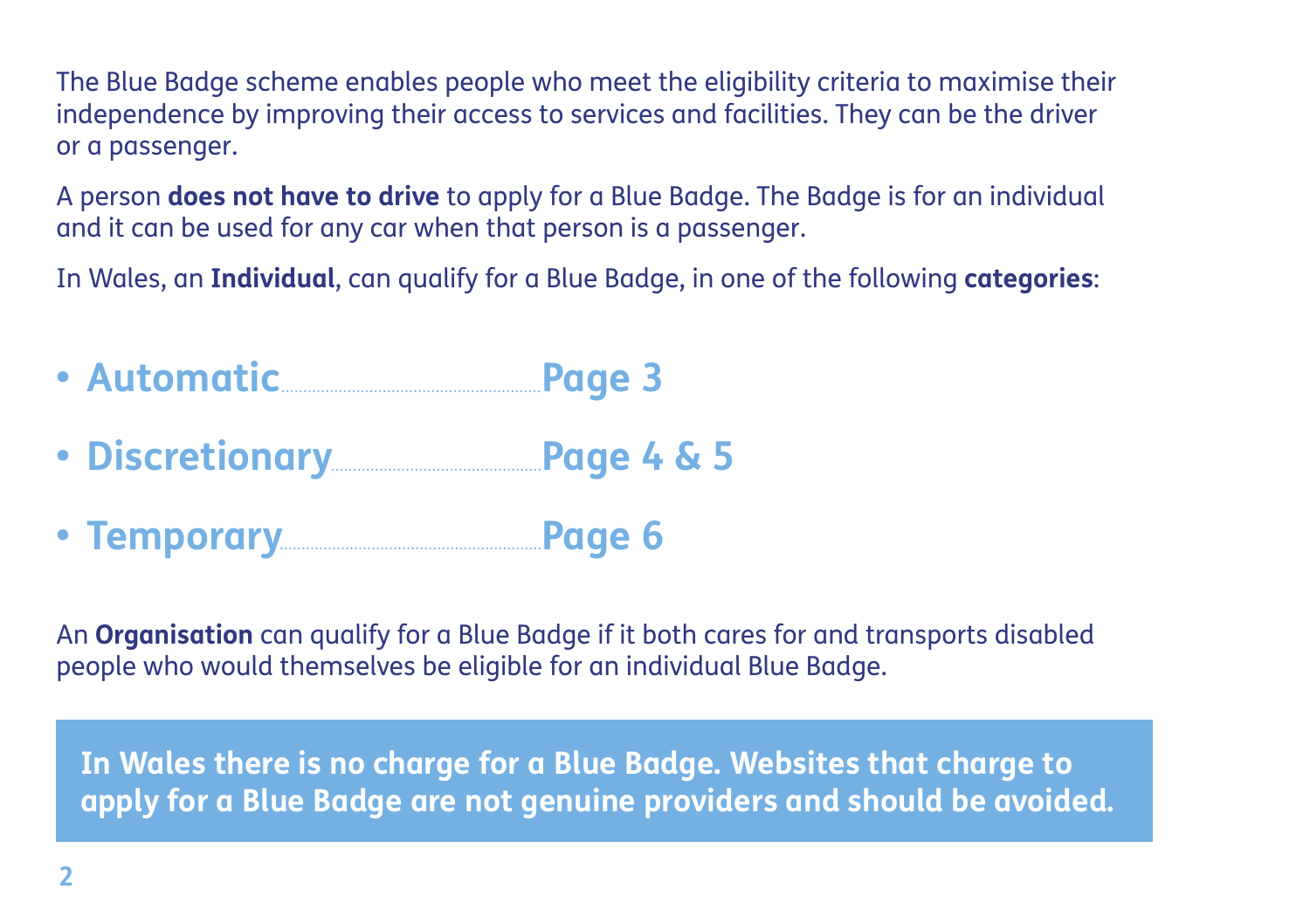### Automatic Qualification

An individual may be eligible for a badge, without the need for an assessment, if they receive the following Disability Benefits or have sight impairment.

- **Personal Independence Payment (PIP) at the following levels:** 12 points for Planning and Following a Journey 8 points or more for moving around
- **Higher rate mobility component of Disability Living Allowance (HRMCDLA)**
- **Armed Forces Compensation Scheme Tariff 1-8 (inclusive) and includes Permanent Mental Disorder under Tariff 6**
- **War Pensioner's Mobility Supplement**
- **'Registered blind' or have a 'severe sight impairment'**

*Satisfactory Evidence: An original award letter from the Department of Work and Pensions for one of these Benefits.*

*Satisfactory Evidence: An original award letter from the Ministry of Defence.*

**Satisfactory Evidence:** *One of the following – An Ophthalmologist Report. CV1/BD8 form confirming the applicant is 'severely sight impaired (Blind)'. Registration with the local authority as Sight Impaired at the 'severe' level.*

**» Turn to page 8 to see how to apply.**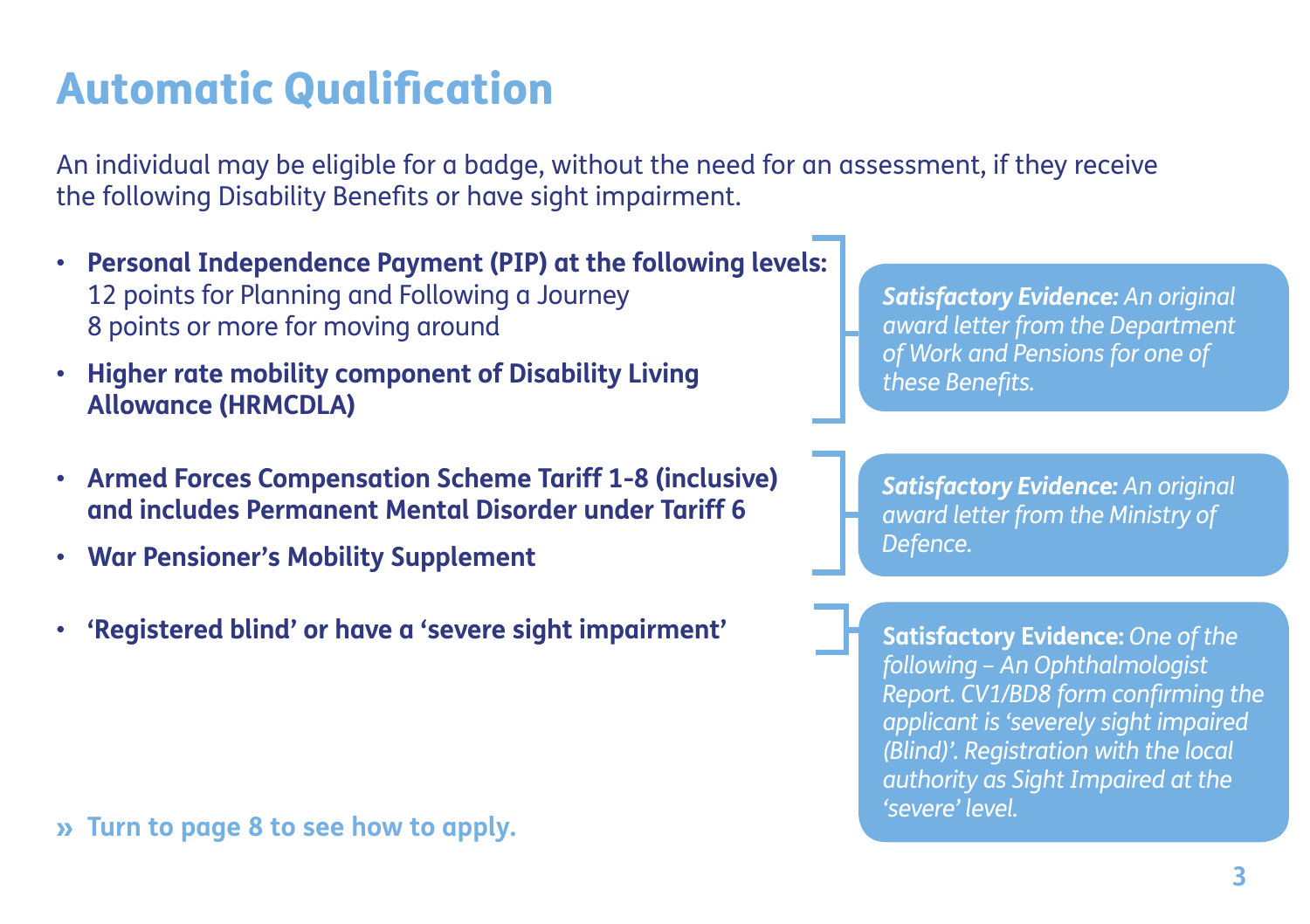# Discretionary Qualification

Certain circumstances might make an individual eligible even though they do not receive the benefits listed on page 3. These are:

• **Completely unable to walk. Considerable difficulty walking. Substantial impairment to mobility** 

A person over two years old who has a permanent and substantial disability. This means they are unable to walk or have considerable difficulty walking. They need walking aids or even oxygen to walk a short distance such as half a length of a football pitch.

• **A child under the age of three who has a medical condition that means:**

they must always be accompanied by bulky medical equipment which cannot be carried around with the child without difficulty

they must always be near a vehicle to access life saving medical treatment for that condition or they can be taken quickly in the vehicle to a place where such treatment can be given.

*Satisfactory Evidence: The local authority will require additional information to support the claim. Applicants should speak to the local authority first about this and not ask their GP for a letter.*

*Satisfactory Evidence: A letter from a Paediatrician.*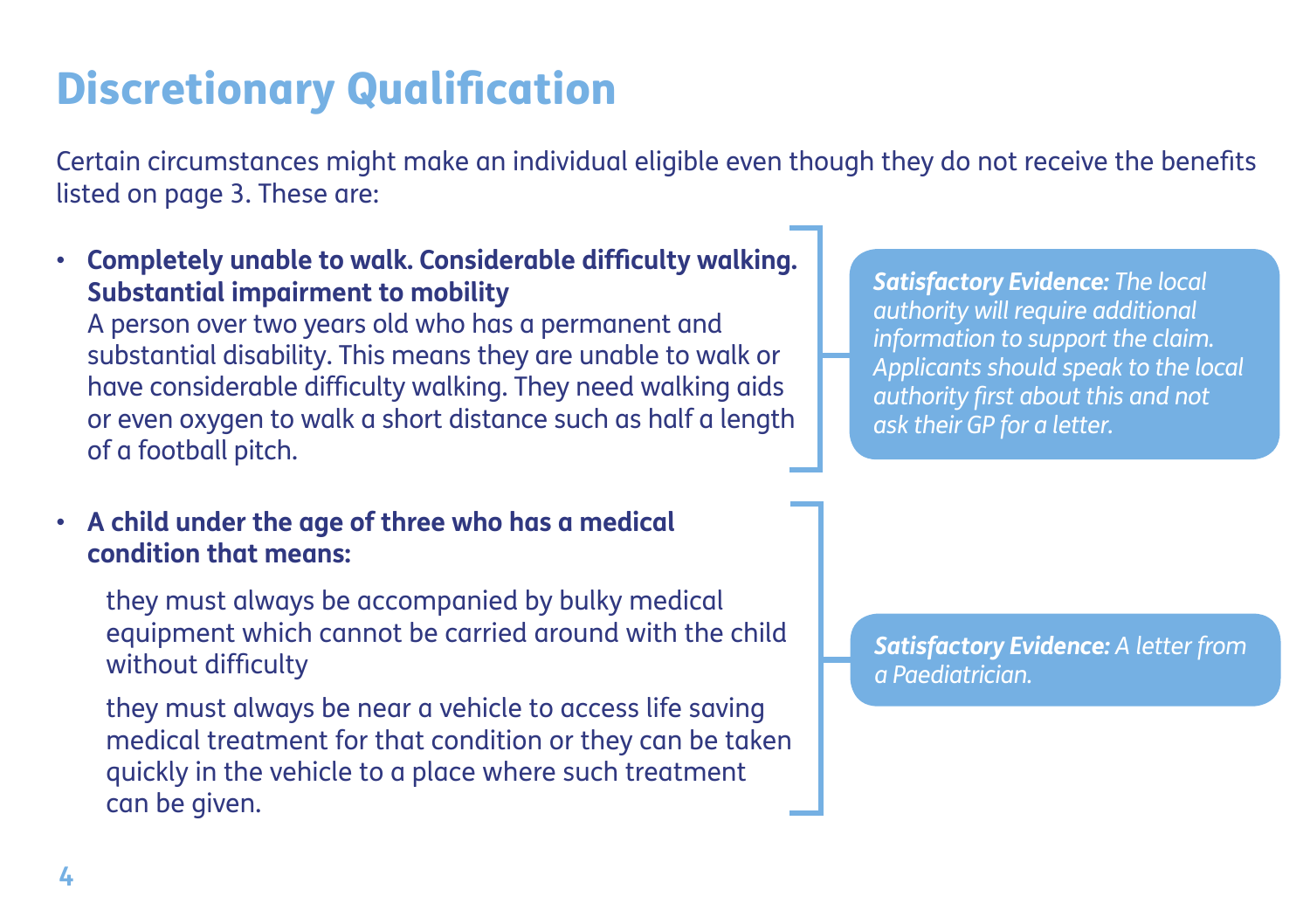#### **» Turn to page 8 to see how to apply.**

• **Severe disability in both arms** A person, who due to this disability, has considerable difficulty, or is unable, to operate all or some types of parking meter. This badge can only be used by the person when they are the driver.

• **Severe Cognitive Impairment** A person who is unable to plan or follow any journey without the help of someone else.

• **A terminal illness that seriously limits mobility** 

*Satisfactory Evidence: A driving license coded with 40 (adapted steering) or 79 (vehicles with specifications).*

*Satisfactory Evidence: One of the following – An appointment for a Memory Clinic. Registration on the local authority learning disabilities register. A letter from a healthcare professional involved in the treatment.*

*Satisfactory Evidence: DS 1500 form or a supporting letter from a Macmillan or Tenovus nurse.*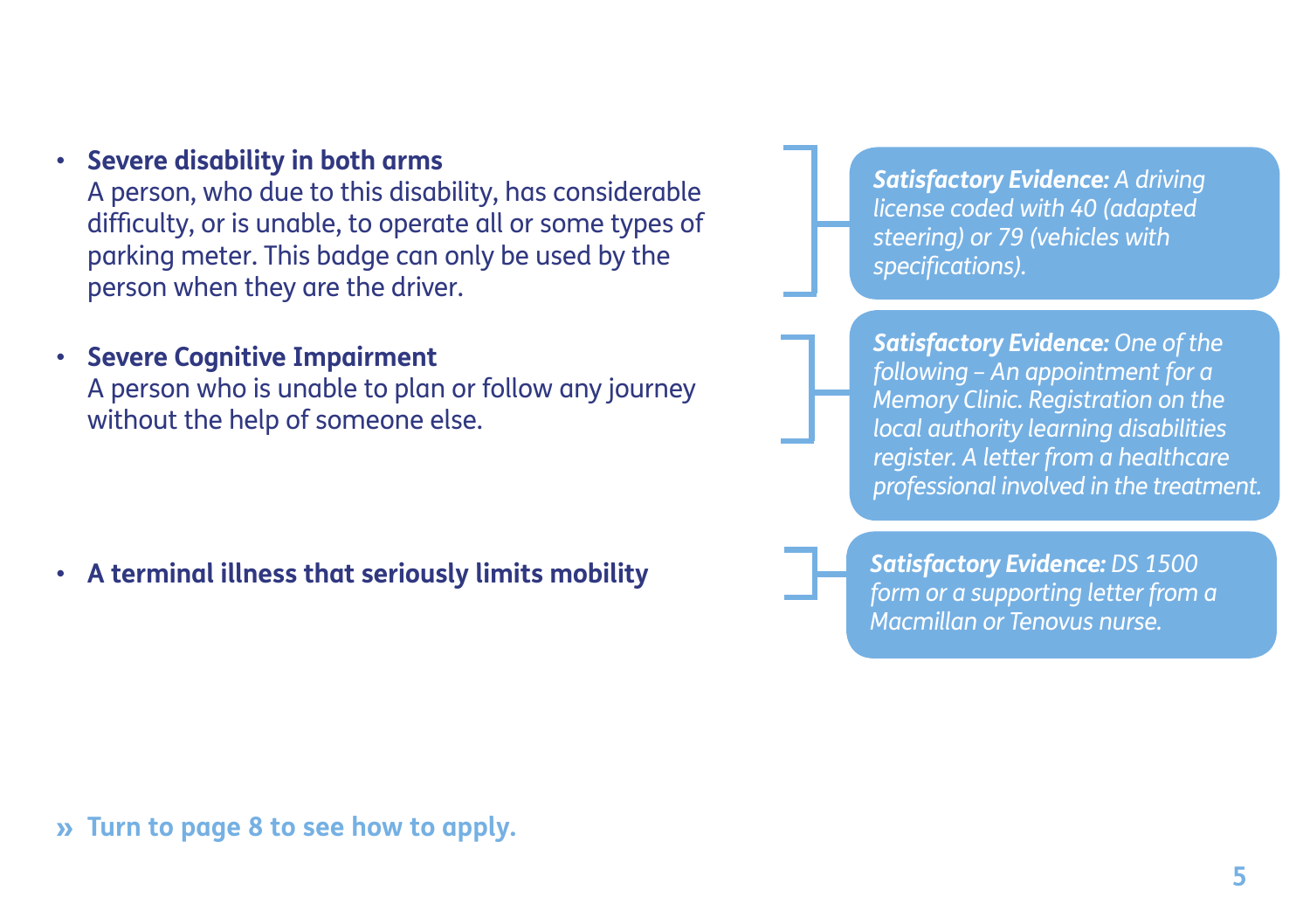## Temporary Qualification

An individual can apply for a temporary 12 month badge if they are recovering from, or awaiting treatment for serious illnesses or injuries. Examples of these are:

- **Recovering from complex leg fractures, like those managed with external fixators, for periods of well over a year**
- **Recovering from or awaiting joint replacement e.g. hip, knee, that severely limits mobility**
- **Recovering from stroke or head injury which impacts on mobility**
- **Recovering from spinal trauma which impacts on mobility**
- **Undergoing medical treatment e.g. for cancer, that impacts on mobility**

*Satisfactory Evidence: The local authority will generally refer an applicant for an independent assessment to check they meet the eligibility criteria for a temporary badge.* 

**» Turn to page 8 to see how to apply.**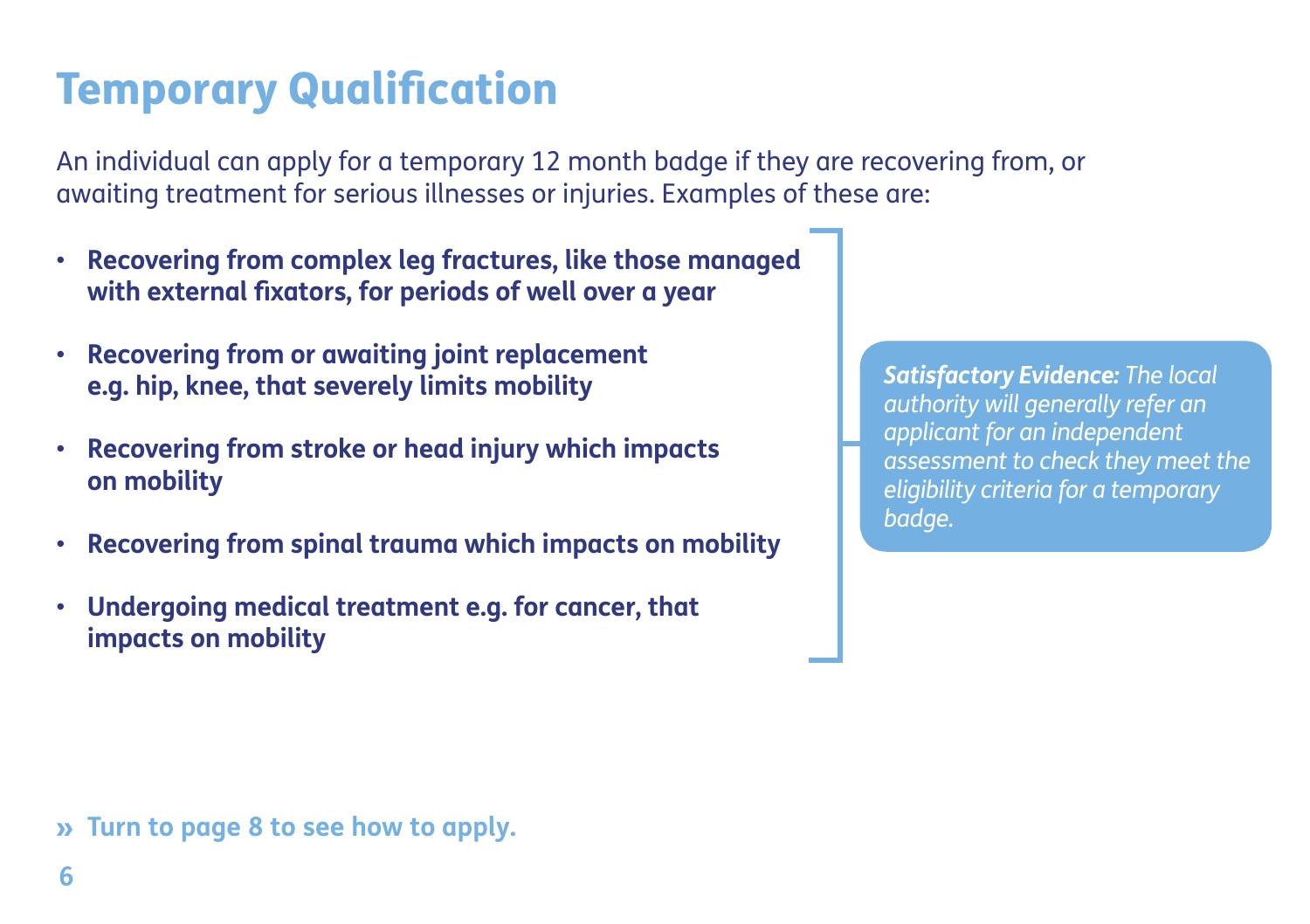# The following reasons alone do not make an individual eligible for a Blue Badge:

- **• Pregnancy**
- **• Lower Rate Disability Living Allowance**
- **• Attendance Allowance**
- **• Disability in one arm**
- **• Bladder or bowel problems such as Crohn's or Colitis**
- **• Temporary conditions such as limb fractures or sprains that require being in a cast for weeks or months**
- **• Treatment for an illness or injury that does not severely impact on mobility**